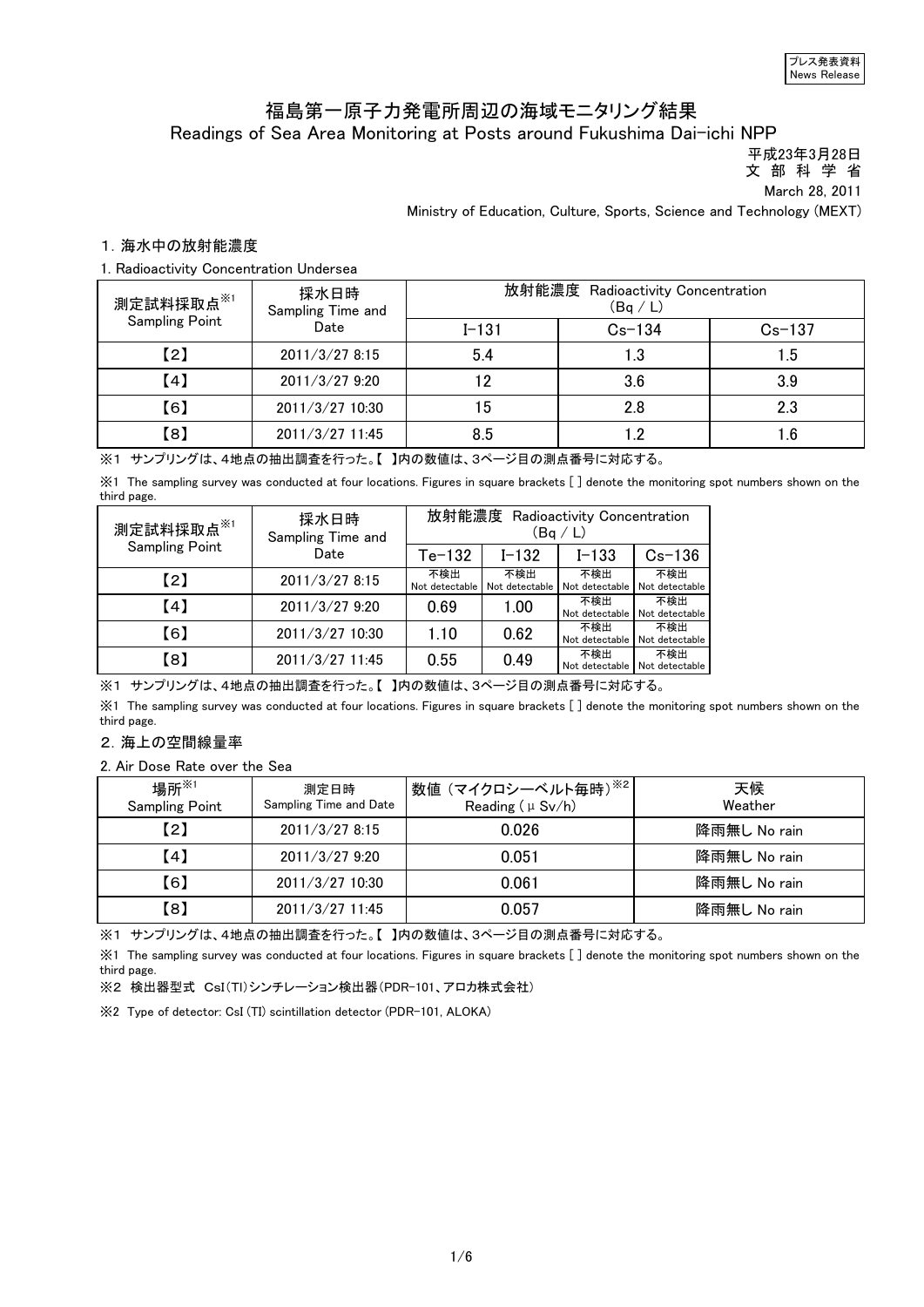## 3.海上の塵中の放射能濃度

3. Reading of Radioactivity Concentration in Dust over the Sea

| 測定試料採取点 <sup>※1</sup> | 採取日時                      | 放射能濃度 Radioactivity Concentration (Bq/m <sup>3</sup> ) |            |                                                          |  |
|-----------------------|---------------------------|--------------------------------------------------------|------------|----------------------------------------------------------|--|
| <b>Sampling Point</b> | Sampling Time and<br>Date | $I - 131$                                              | $Cs - 134$ | $Cs-137$                                                 |  |
| (2)                   | 2011/3/27 8:15            |                                                        |            | 不検出 Not detectable 不検出 Not detectable 不検出 Not detectable |  |
| 【4】                   | 2011/3/27 9:20            | 0.38                                                   |            | 不検出 Not detectable  不検出 Not detectable                   |  |
| 【6】                   | 2011/3/27 10:30           | 0.63                                                   |            | 不検出 Not detectable  不検出 Not detectable                   |  |
| 【8】                   | 2011/3/27 11:45           | 20                                                     | 0.75       | 0.88                                                     |  |

※1 サンプリングは、4地点の抽出調査を行った。【 】内の数値は、3ページ目の測点番号に対応する。

※1 The sampling survey was conducted at four locations. Figures in square brackets [ ] denote the monitoring spot numbers shown on the third page.

| 測定試料採取点 <sup>※1</sup> | 採取日時                      | 放射能濃度 Radioactivity Concentration (Bq/m <sup>3</sup> ) |           |                                                          |  |
|-----------------------|---------------------------|--------------------------------------------------------|-----------|----------------------------------------------------------|--|
| Sampling Point        | Sampling Time and<br>Date | $Te-132$                                               | $I - 132$ | $I - 133$                                                |  |
| (2)                   | 2011/3/27 8:15            |                                                        |           | 不検出 Not detectable 不検出 Not detectable 不検出 Not detectable |  |
| (4)                   | 2011/3/27 9:20            | 0.66                                                   | 0.56      | 不検出 Not detectable                                       |  |
| [6]                   | 2011/3/27 10:30           |                                                        |           | 不検出 Not detectable 不検出 Not detectable 不検出 Not detectable |  |
| 【8】                   | 2011/3/27 11:45           | 不検出 Not detectable                                     | 0.69      | 不検出 Not detectable                                       |  |

※1 サンプリングは、4地点の抽出調査を行った。【 】内の数値は、3ページ目の測点番号に対応する。

※1 The sampling survey was conducted at four locations. Figures in square brackets [ ] denote the monitoring spot numbers shown on the third page.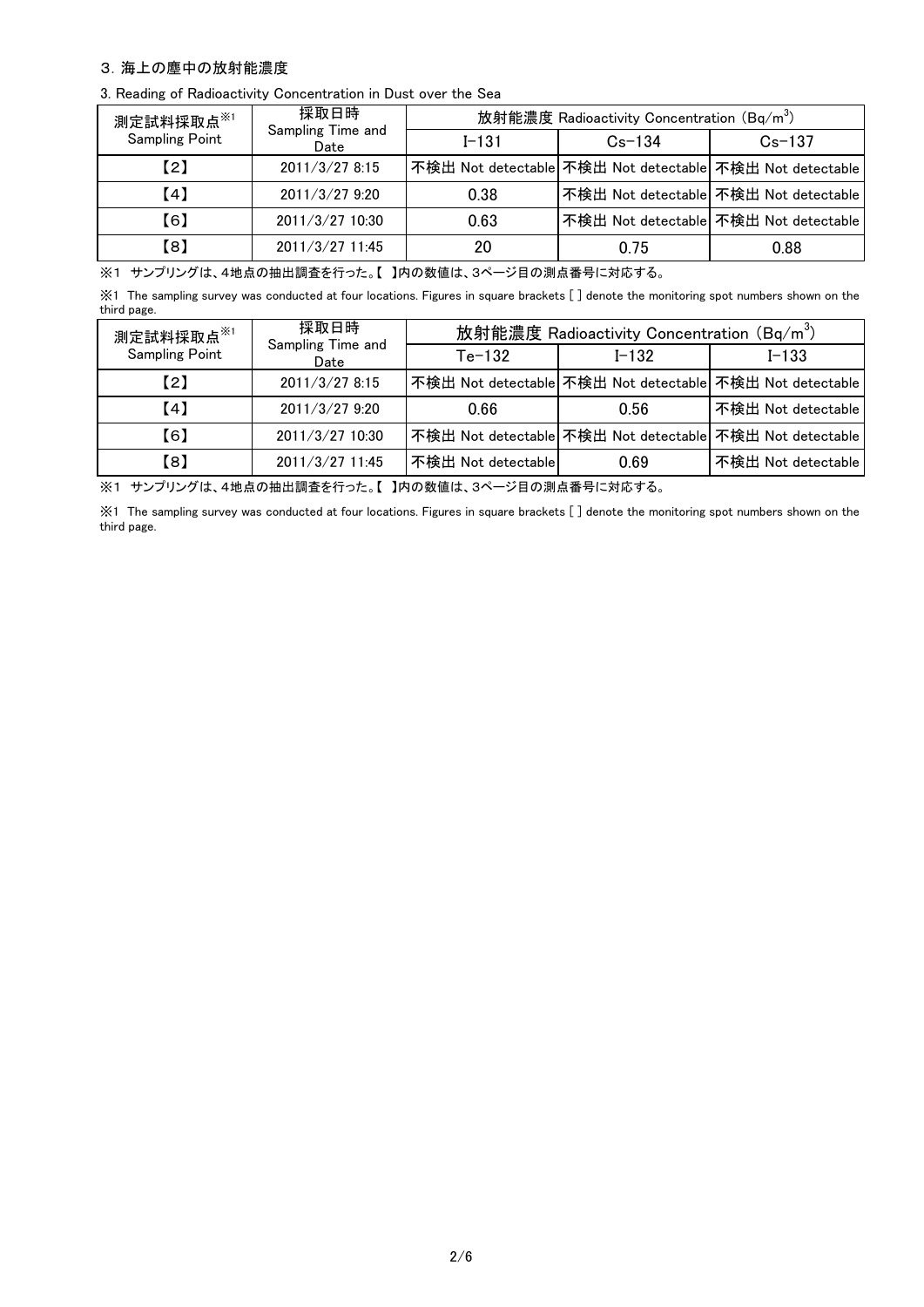各測定点の位置は次のとおり

| 測点番号 Sampling Point | 緯度, 経度 Latitude, Longitude                        |
|---------------------|---------------------------------------------------|
| (2)                 | 37° 34.9 <sup>'</sup> N, 141° 24.0 <sup>'</sup> E |
| (4)                 | 37° 22.9 <sup>'</sup> N, 141° 24.0 <sup>'</sup> E |
| (6)                 | $37^\circ$ 12.1 N, 141 $^\circ$ 23.9 E            |
| [8]                 | 36° 59.9 N, 141° 23.8 E                           |



測点番号 Sampling Point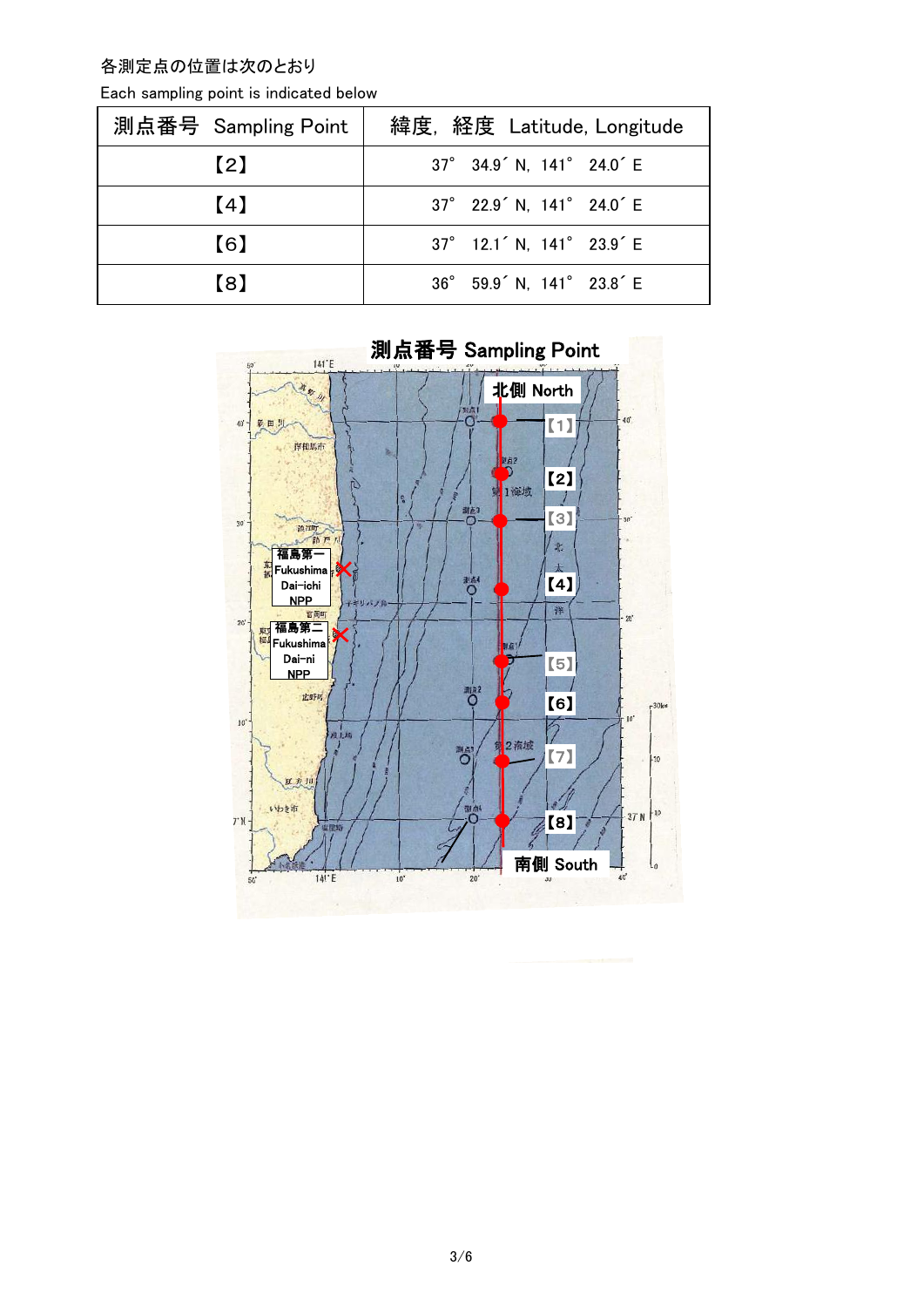

海上の塵中の放射能濃度 Radioactivity Concentration in Dust over the Sea

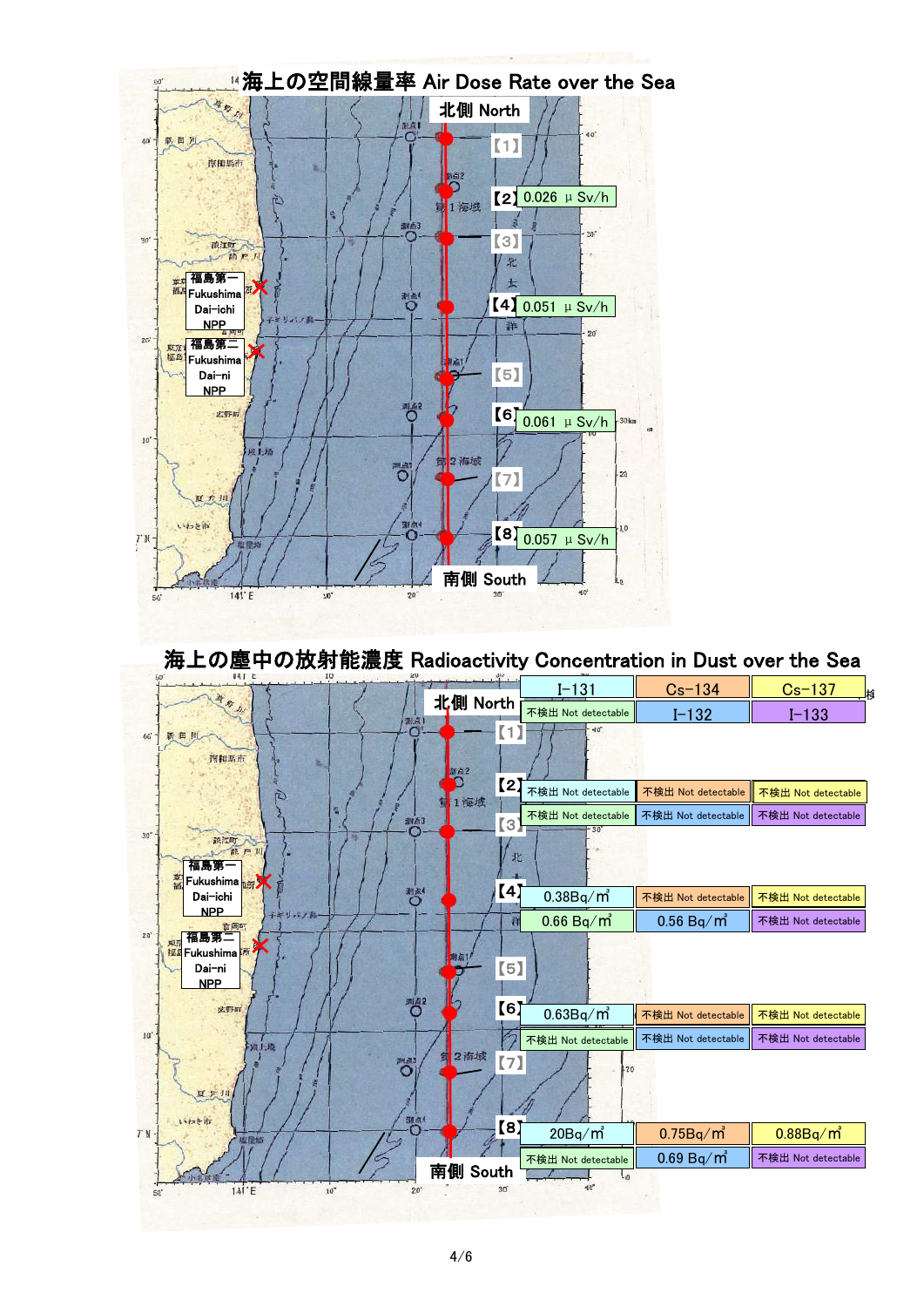

海域モニタリング結果 (平成23年3月27日採水) Readings of Sea Area Monitoring March 27, 2011